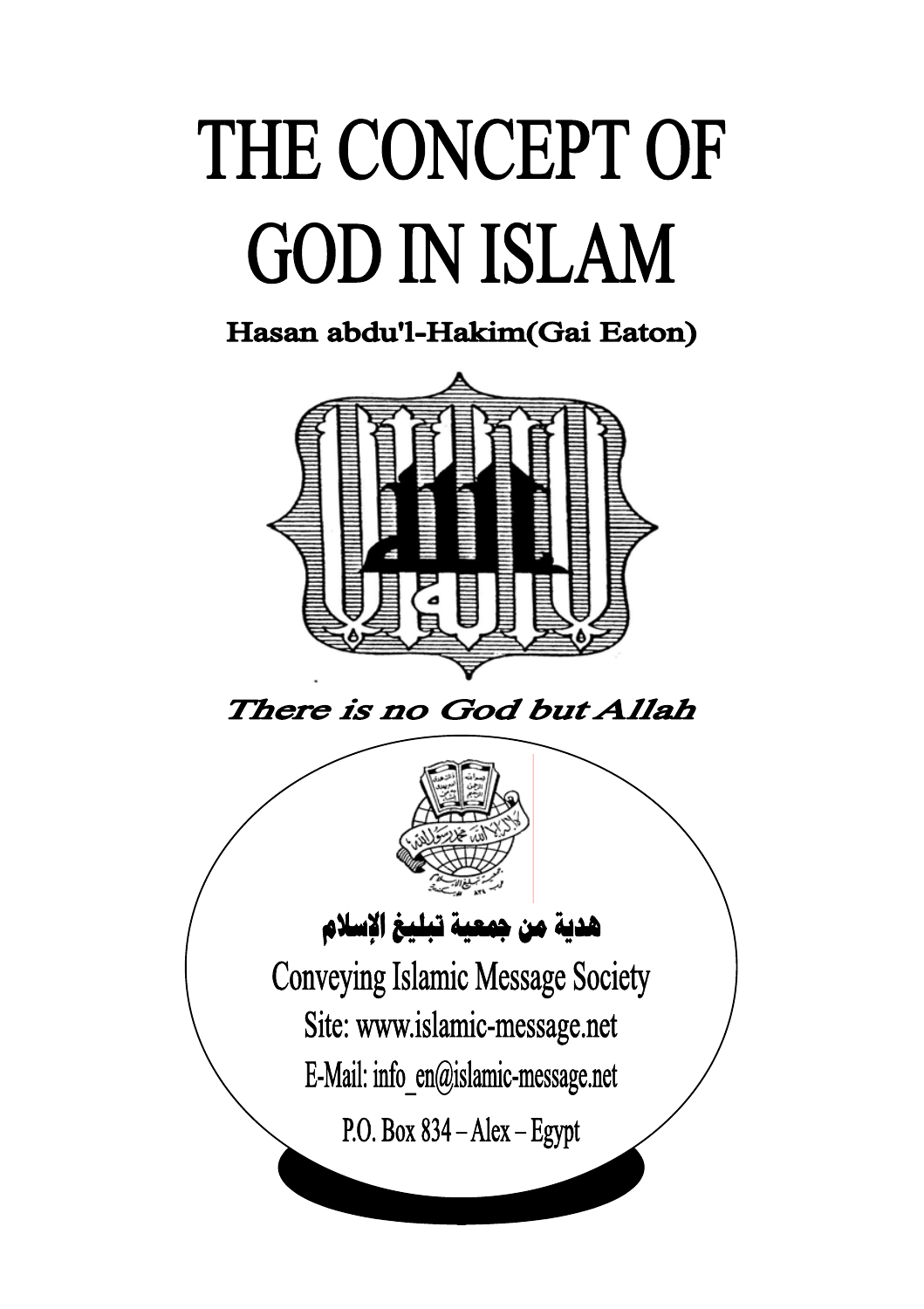## **THE CONCEPT OF GOD IN ISLAM**

The first part of the Muslim confession of faith (the *Shahada*) is the basis for the concept of God in Islam. The Muslim bears witness that: "There is no god but God". or "no divinity but the (one) Divinity". The revealed Scripture of Islam, the Qur'an, is like a vast commentary on this simple statement, drawing from it all its implications for human life and thought.

This conception of the Deity is strictly monotheistic and unitarian. God alone has absolute being, totally independent and totally self-sufficient. Whatever exists or ever could exist does so by His will. He has no "partner" either in creating the universe or in maintaining it in existence. He is not only the "First Cause" hut also ultimately, the only cause, and He is Himself uncaused. The Qur'an tells us: "Say: He is Allah. One, the utterly Self-sufficient: He begets not neither is He begotten, and there is nothing that is like unto Him". It tells us also that: "When He wills a thing to be. He but says unto it - Be!; and it is".

A further implication of the first part of the *Shahada* is that there can be no power, force or agency in the heavens or on earth which is independent of God. Everything that exists -and everything that happens-is subject to His control; there is nothing that can compete with Him or that escapes His grasp, nothing that does not bear witness to His creative power and majesty. "The seven heavens and the earth and all that is therein praise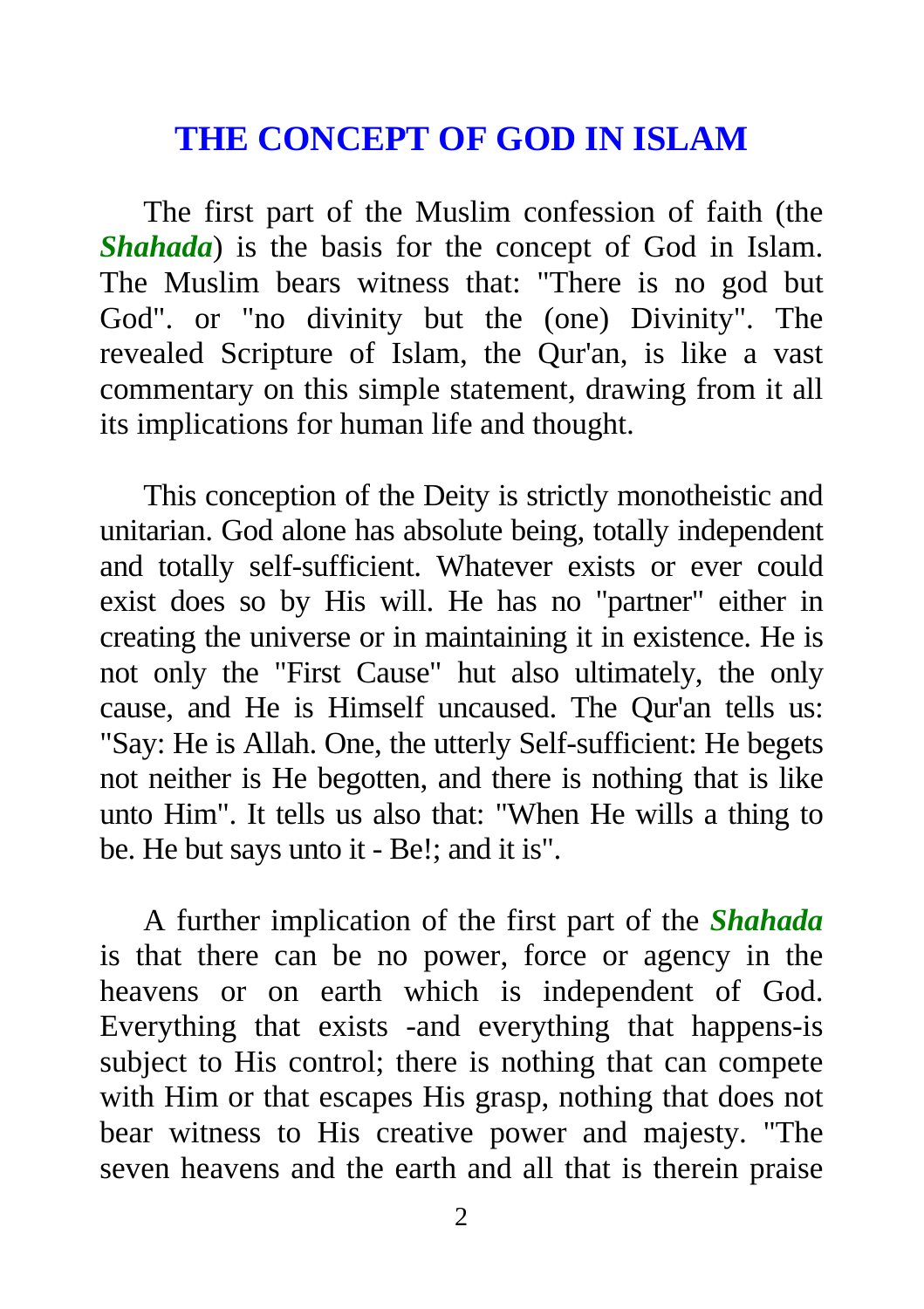Him", says the Qur'an.

"And there is not a tiling that does not hymn His praise, though you understand not their praise".

In the Islamic view, it is impossible for the human mind to form an adequate conception of God as He is in His eternal and absolute being. The creature cannot comprehend the Creator. According to the Qur'an, "No (human) vision encompasseth Him, yet He encompasseth (all) vision".

But Islam does not demand blind belief. The Qur'an tells us a great deal about the nature of the Divine, and it describes God by a number of terms-called "The most beautiful Names" - which help us to understand Him. The Qur'an tells us: "Allah, there is no god but He, the Living, (the eternally Self-subsistent. Slumber overtakes Him not, nor sleep. To Him belong all that is in the heavens and all that is upon earth. Who is there than (can) intercede with Him except by His leave? He knows what is before them and what is behind them, and they comprehend naught of His knowledge save what He pleases. His Throne extends over the heavens and the earth, and He is not wearied by preserving them; and He is the Most High, the Immense".

He is *Al-Ahad*. "the One", absolute unity. This is in sharp contrast to the Christian conception of the Trinity. The One cannot be divided, nor can it be diminished or "humanised" by incarnation in any created form.

God does not become His own creature, in fact He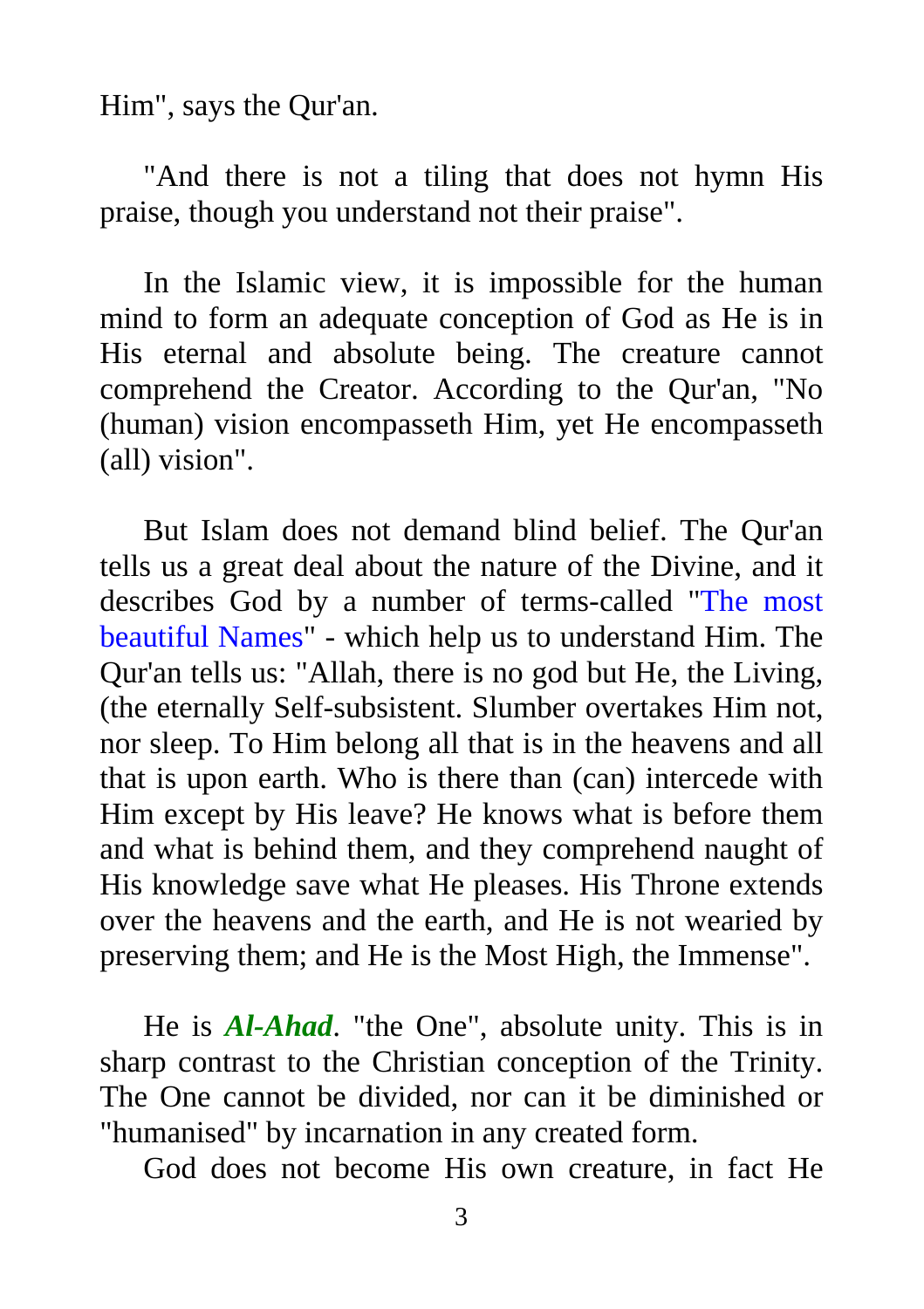does not "become" anything: because He is the God.

The Qur'an describes Him also as *Al-Ala*. "the Most High", totally transcendent in relation to His own creations and therefore infinitely beyond all that we might attempt to associate with Him.

He is *Al-Aziz*. "the Almighty", and *Al-Jabbar*", for there is no one and nothing that could possibly resist His power, which governs and regulates all existence in accordance with a predetermined measure. It follows that there is no earthly power that is not derived from Him, no strength nor any virtue that is not loaned to us by Him: and no one can help us except by His will, nor can anyone harm us unless He permits them to do so (in which case this harm is a trial to be horne with patience).

He is called *Al-Haqq*, "the Truth" (or "the Reality"), and to deny Him is to be far distant from truth at every level of experience. The Arabic word *Al-kafirun*, and this word suggests a deliberate act of "covering", in other words, those who deny Him whose name is "the Truth" have "covered" their own understanding with an opaque covering so as not to see what is ultimately self-evident. In so doing they have shut out the light, for another of His names is *Al-Nur*. "Light". These are they whom the Qur'an describes as the "blind", for "Allah is the Light of the heavens and the earth". In Islam everything is derived from the divine nature and therefore from the "names" by which God has made Himself known, and it He were not "Light" there could be no light any where, whether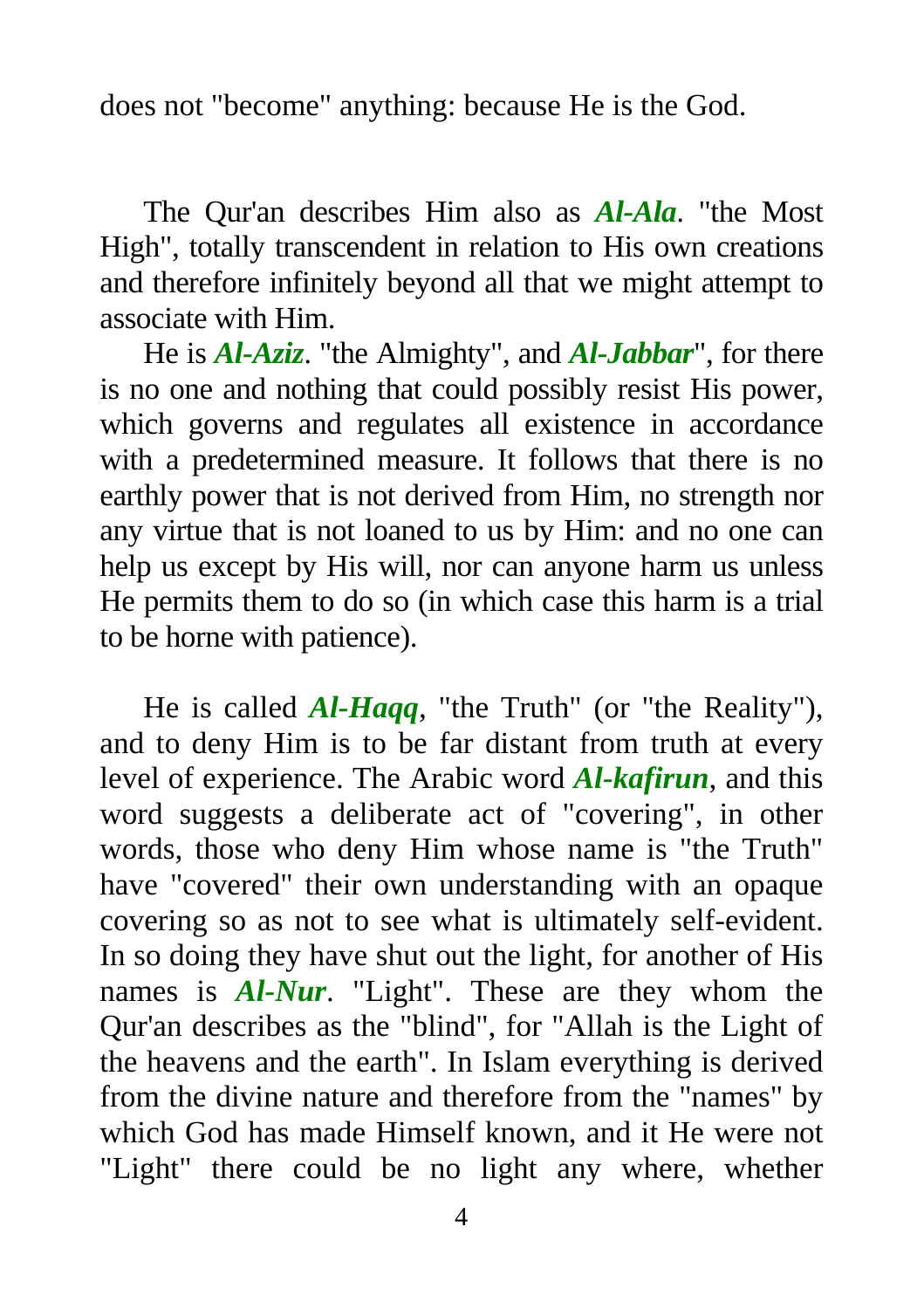intellectual or physical.

Nothing escapes His knowledge, not even our most secret thoughts, for He is *Al-Alim*. "the Omniscient" who knows every thing in the heavens and the earth, and *Al-Khabir*. "the All-Aware" from whom nothing is hidden. He is *Al-Shahid*, "the Witness" and. as such. He is described also as *Al-Basir*. "the Seer", and *al-Sami'*. "the Hearer". "Who is the Owner of hearing and of sight'.'" asks the Qur'an. and it answers: "Allah!" We see only what is before our eyes, with their very limited range, but no limit is set to His vision; we hear only sounds that are either very loud or very close to us, but He hears everything. "And with Him are the keys of the Invisible", says the Qur'an. "None but He knoweth them. and He knoweth what is in the land and the sea. Not a leaf falls but He knoweth it, nor a grain amidst the darkness of the earth . . . ".

He is *Al-Awwal*. "the First" before whom there is nothing, and *Al-Akhir.* "the Last", after whom there is nothing; but He is not only at the beginning and at the end of time, for He is also *Al-Zahir*, "the Outward", present behind all the shifting scenes we perceive in the world around us, and *Al-Batin*, "the Inward", for it is His power that moves and motivates all that exists.

He is not only *Al-Khaliq*, "the Creator", who gives each separate thing the light of existence by His command "Be!", but He is also *Al-Musawwir* who "shapes" it in accordance with the nature He wishes it to have, for everything in the world has its purpose and is moulded to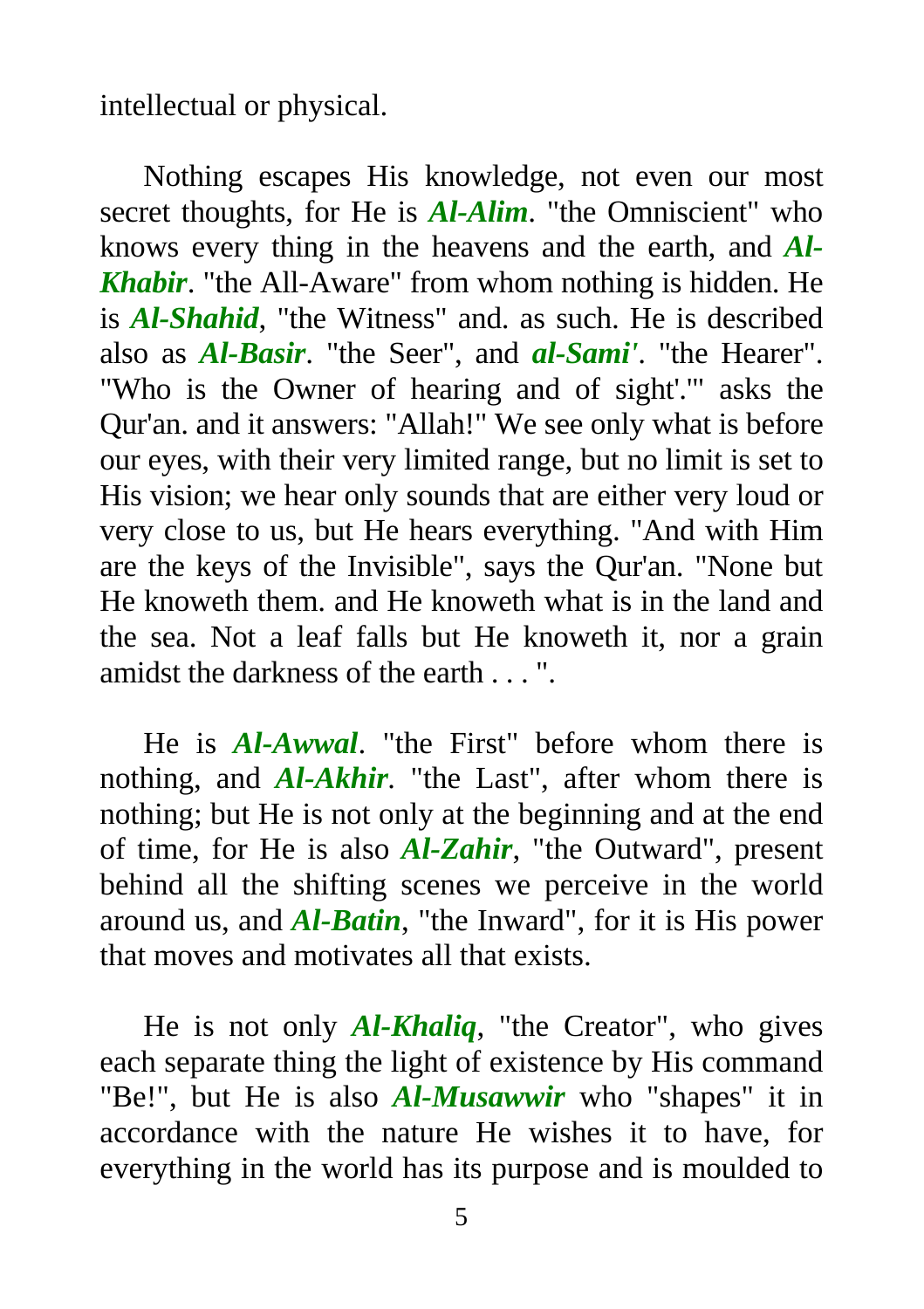serve that purpose.

When creatures have been brought into existence and fashioned in accordance with the divine purpose, they are not abandoned and left to fend for themselves.

Two very particular "names" stand at the very centre of the Islamic concept of God. These are *Al-Rahman* and *Al-Rahim*. Both are derived from the Arabic word for "Mercy", *Rahma*, which is closely related to the word for "womb" and therefore carries with it implications of creativeness and fecundity. In one of the inspired sayings in which God spoke to mankind through the Prophet Muhammad - peace and blessings of Allah be upon him - (pbuh) we are told that His "Mercy" takes precedence over His "Wrath".

There are different opinions as to the exact distinction between the names *Al-Rahman* and *Al-Rahim* (which are placed at the beginning of all but one of the chapters of the Qur'an). The former is usually translated as "the Merciful" and the latter as "the Compassionate". It is said that *Al-Rahman* describes God as He is in His eternal nature and that everything is brought into existence through the overflowing of this innate "Mercy", while the latter *Al-Rahim* refers to the blessings He pours out upon His creatures.

In whatever way we translate these words, the essential concept is not in doubt. God is infinitely merciful, first in giving us life and the means to enjoy life, secondly in caring for us and satisfying our legitimate needs. This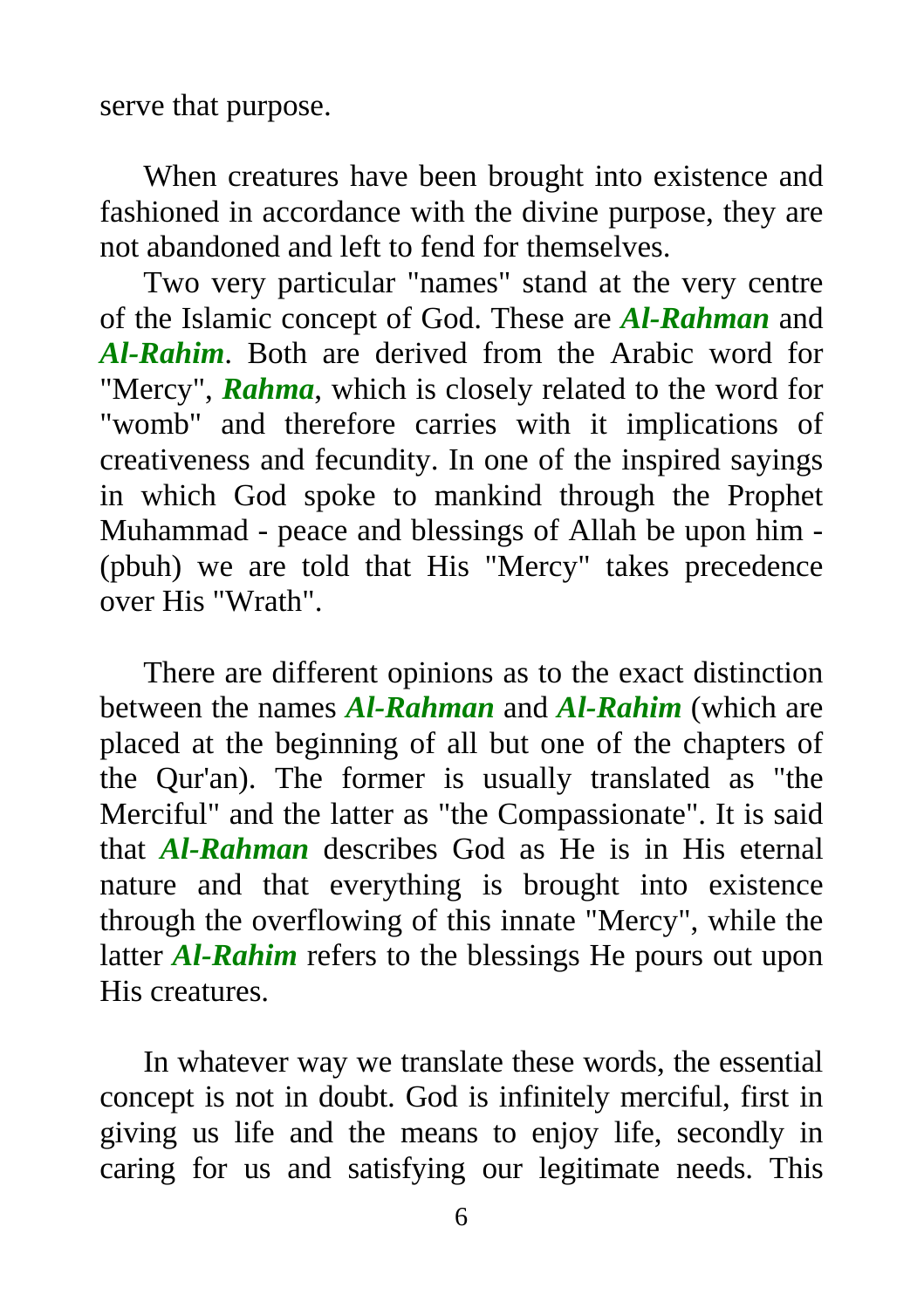concept is amplified by other divine names contained in the Qur'an. God is described as *Al-Karim*, "the Generous", and as *Al-Wadud*, "the Loving-Kind"; He is also *al-Razzaq*, "the Provider" who nourishes us both spiritually and physically.

Despite this outpouring of mercy, we still go astray, for man - as the Qur'an tells us - was "created weak", and our situation might seem hopeless if God were not *Al-Tawwab*, "the Relenting", who never tires of turning back to His creatures when they turn to him in repentence. He is *Al-Ghaffar*, "the Ever-Forgiving", and *Al-'Afu*, "the Effacer (of sins)". Whatever people may do in the course of their lives they have the opportunity to seek this forgiveness so long as they have breath, but the opportunity is lost when death comes and, after that, they are judged for what they are or for what they have made of themselves. So the Qur'an says: "O My servants who have damaged your own selves, despair not of the Mercy of Allah. Truly Allah pardons all sins. Truly He is the most Forgiving, the most Merciful. So turn unto your Lord repentant and surrender unto Him before the punishment comes upon you; then ye will not be helped".

But "sinning" and "going astray" would have no clear meaning if God had not shown His creatures the right way, the "straight path" as it is called in the Qur'an. One of His names is *Al-Hadi*, "the Guide". We are assured that He has never left any nation or any group of people without guidance; to each He has sent a "messenger" to deliver them a "message" of hope and guidance and to instruct them as to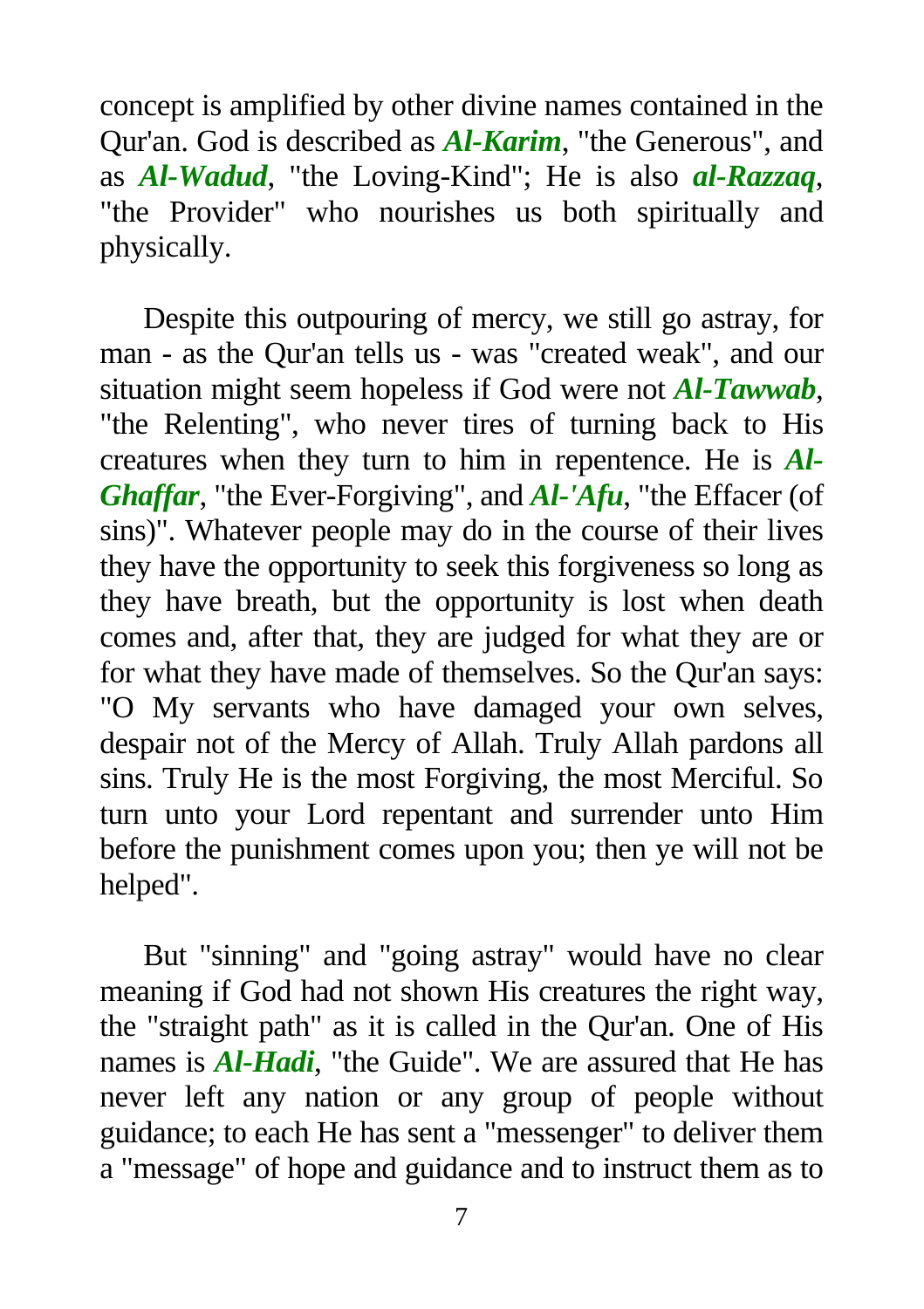how to follow the 'straight way" which leads to Paradise and, ultimately, to *Al-Ridwan*, the "Good Pleasure" or "Satisfaction" of God Himself. These divine "messages" have been clothed in the language and thought-patterns of the people to whom they were addressed so as to be clear and unambiguous, and the "messengers" who have been the instruments of this guidance have been men like other men, though in every way better than others.

Inspite of their clarity, these "messages" have again and again been rejected by many of those to whom they were addressed, and it is precisely this freedom to reject the truth that distinguishes man from the other creatures who share the earth with us - the animals, the birds and the fishes. They follow by instinct the way set before them, the law of their species, but mankind has the unique freedom either to follow the "straight path" consciously and deliberately or to turn away from it and follow the dictates of self-will. Man alone has been given a mind capable of understanding the truth, a will capable of choosing the path of truth, and a heart inclined by its very nature to love the truth.

"For each of you have We appointed a divine Law and a way of life". says the Qur'an; "Had Allah so willed. He could have made you one people: but, so that He may try you by that which He has bestowed upon you. (He has willed otherwise). So compete in doing good. To Allah you will all return, and He will inform you regarding that wherein you differ". In terms of this and other similar verses, it is entirely possible for Muslims to accept the idea that the pre-Islamic religions were at least partial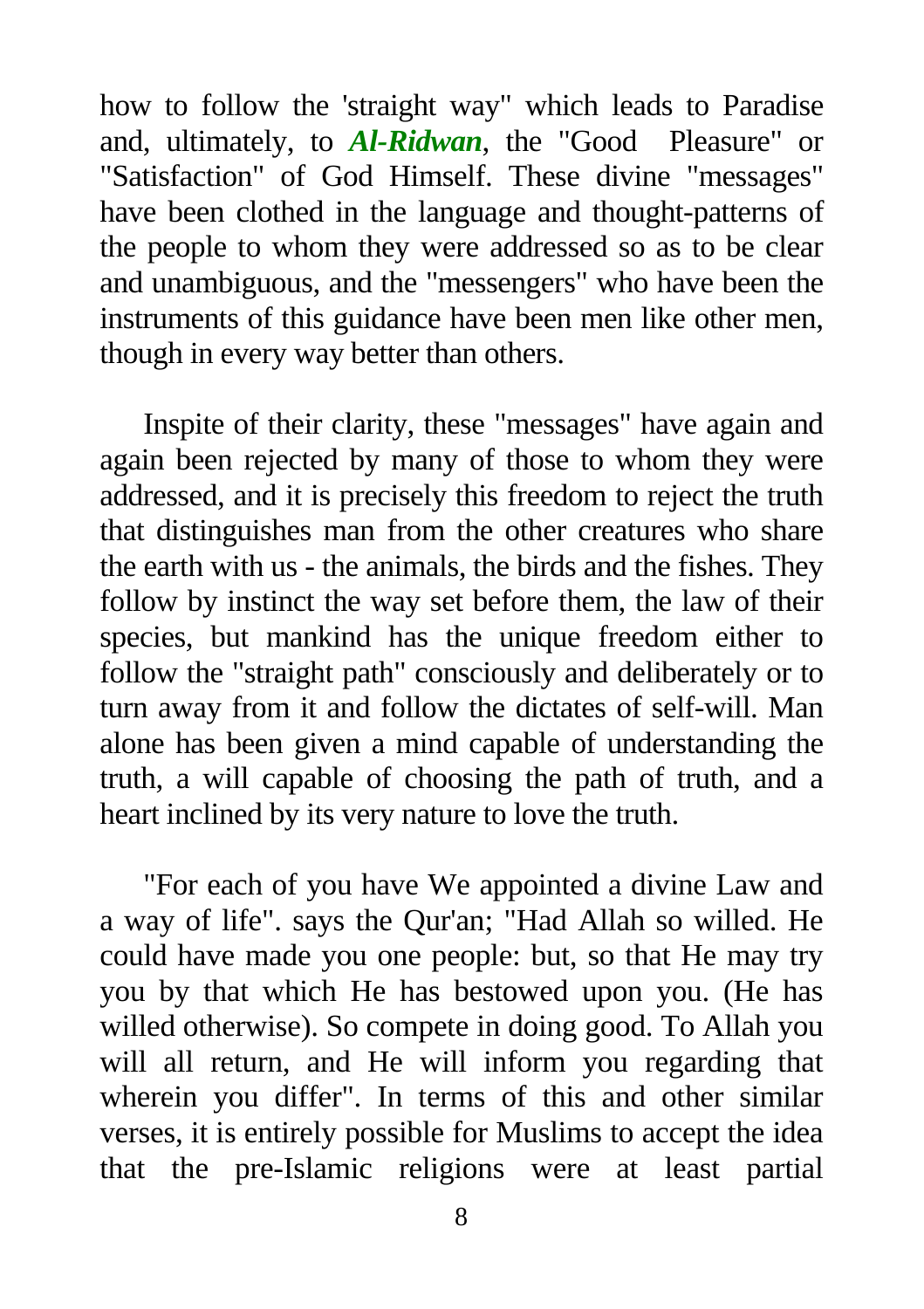statements of the One Truth, adapted to time and place and to the spiritual needs of different peoples.

The Muslim however believes that the message brought by the Prophet Muhammad (pbuh) completes the vast structure of revelation and provides a final synthesis, after which there is nothing more to be said. Judaism and Christianity are both "monotheistic" religions, but Muslims consider that the Jews falsely appropriated the universal Truth, claiming it as the property of one single people, while the Christians distorted it through the doctrines of the Trinity and the Incarnation. In the Islamic view, the "message" transmitted through Muhammad (pbuh) represented, not a completely new religion, but a corrective to the falsifications and distortions which had taken place and, at the same time. an uncompromising re-assertion of the pure doctrine of the One God.

According to the Islamic concept. God demands of us three things. The first is a constant awareness of Him, even in the midst of our worldly activities. This awareness is expressed in two words which constantly recur in the Qur'an. *Taqwa* is commonly translated either as "fear of God" or "God-consciousness"; both translations are acceptable, since we cannot be truly "conscious" of Him without experiencing a profound sense of awe which results in a healthy fear of displeasing Him or offending against His laws. The Arabic word *Thikr*. meaning both "mention" and "remembrance", has a more devotional connotation, and we are assured that God is present with us when we "remember" Him or "mention" His name, although Islam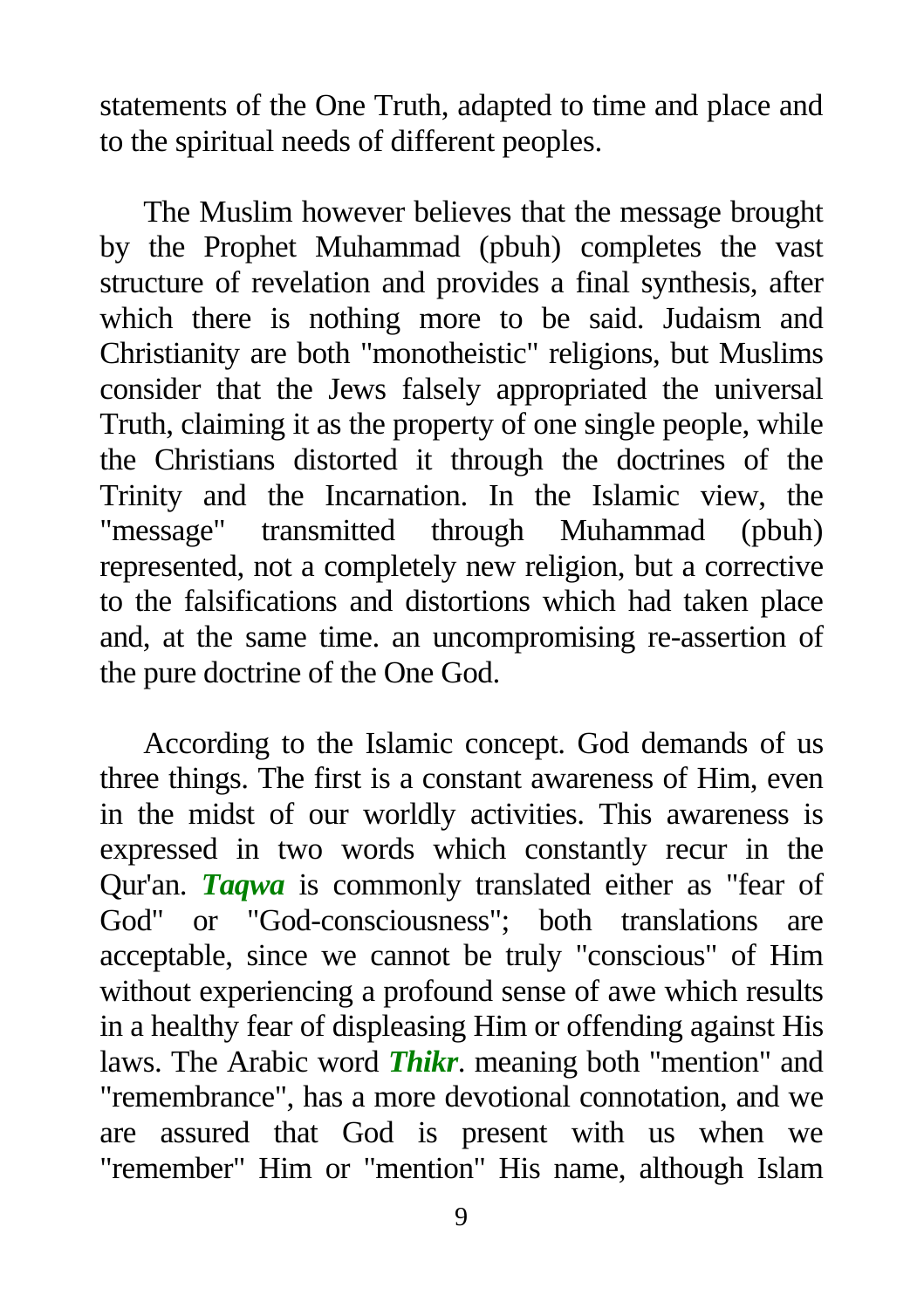lays a great emphasis on the divine transcendence, the Qur'an speaks on many occasions of the "closeness" of God to His believing servants: "He is with you wheresoever you may be", and "we are closer to Him (man) than his jugular vein". We read also in the Qur'an that "it is in the remembrance *Thikr* of Allah that hearts find rest".

Secondly. He demands of us that we should obey His commandments. which are in no way arbitrary; whether we know it or not, they are for our own good and are, therefore, an aspect of the divine Mercy. Their purpose is to maintain a healthy balance both within the human personality and in society and, at the same time, to provide a stable framework for human living. In Islam God is the only Legislator or Lawgiver. We cannot legislate effectively for ourselves since our laws would inevitably be designed in accordance with our short-term desires. From the commands and prohibitions contained in the Qur'an and from the teachings and example of the Prophet Muhammad (pbuh) is derived the *Shari'ah*, the Law which governs every aspect of the Muslim's life on earth.

Finally, since we are by nature weak and inclined to sell-indulgence. God demands of us sincere repentance when we have failed to live up to what He requires of us. Muslims recognise that our weakness, however much we may deplore it, has a positive aspect, for if we were strong we would tempted to see ourselves as self-reliant little "gods" quite independent of our Creator. Being weak by nature we soon find that we cannot rely either upon ourselves or upon other people, and this obliges us to turn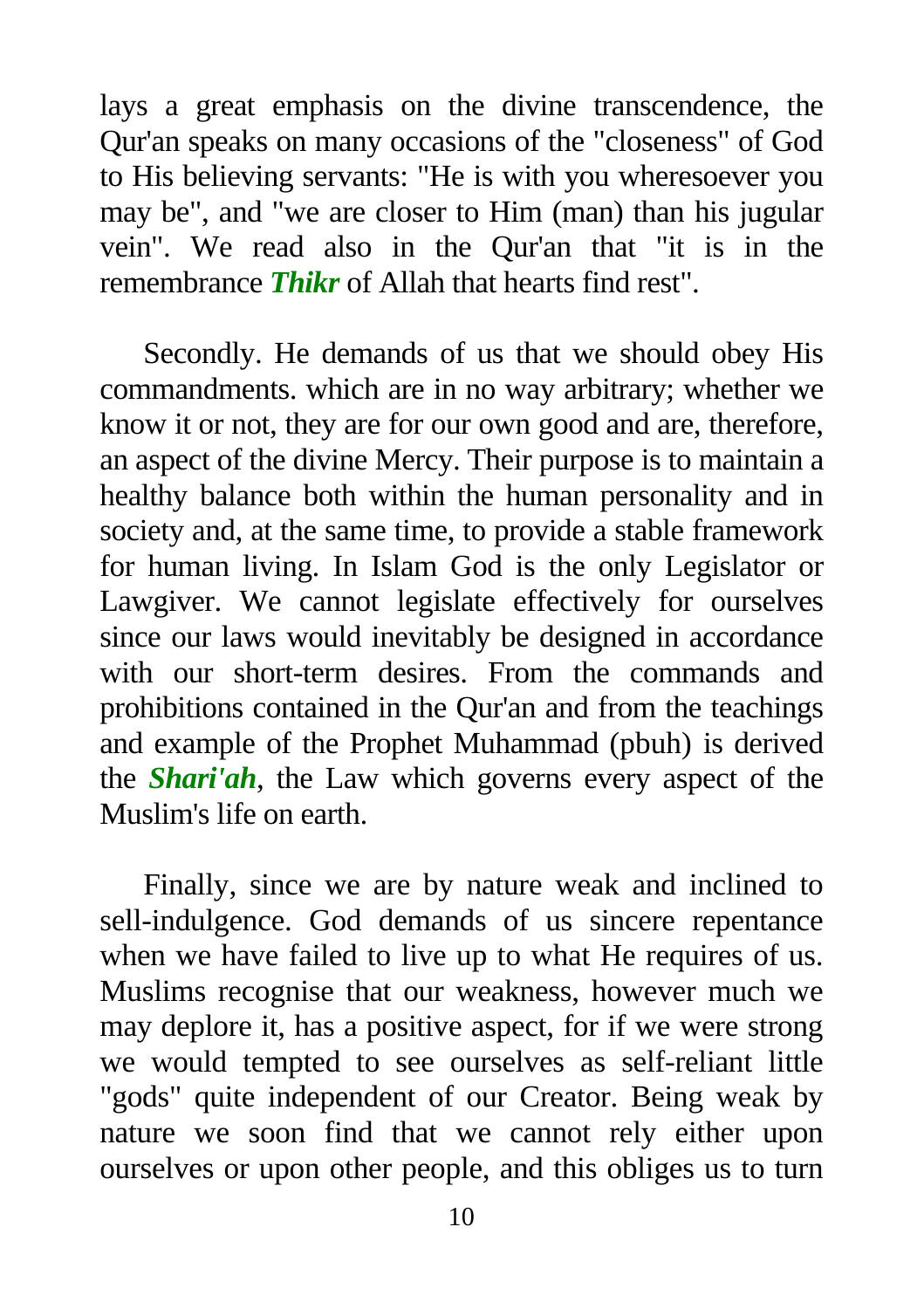to Him whom the Qur'an describes as *Al-Wakil*, "the Utterly Reliable". "There is no power and no strength except with Allah", according to one of Muhammad's (pbuh) favourite sayings.

The unfolding of human destinies, obedient or disobedient, as the case may be, takes place against a meaningful background. In the Islamic view, God creates nothing without a purpose. "Do you not see", says the Qur'an, "that Allah hath created the heavens and the earth with (and by) the Truth?" The whole universe is filled - like a great picture-book – with "signs" which bear witness to its Creator and which remind us, if we have pure hearts and seeing eyes, of His power. His majesty and His beauty. The Qur'an tells us: "Indeed, in the heavens and the earth are signs for believers, and in your creation and in all the beasts that He has scattered upon the earth are signs for people whose faith is sure; and in the difference of night and day and in the provision that Allah sendeth down from the heavens and there by quickeneth the earth after her death and in the ordering of the winds - are signs for people of understanding".

This serves to emphasise an essential element in the Islamic conception of God. Our existence and the existence of the whole universe around us are proofs of God, and this is cogently expressed in another passage from the Qur'an: "We shall show them Our signs on the horizon and within themselves until it is clear to them that this is the Truth.